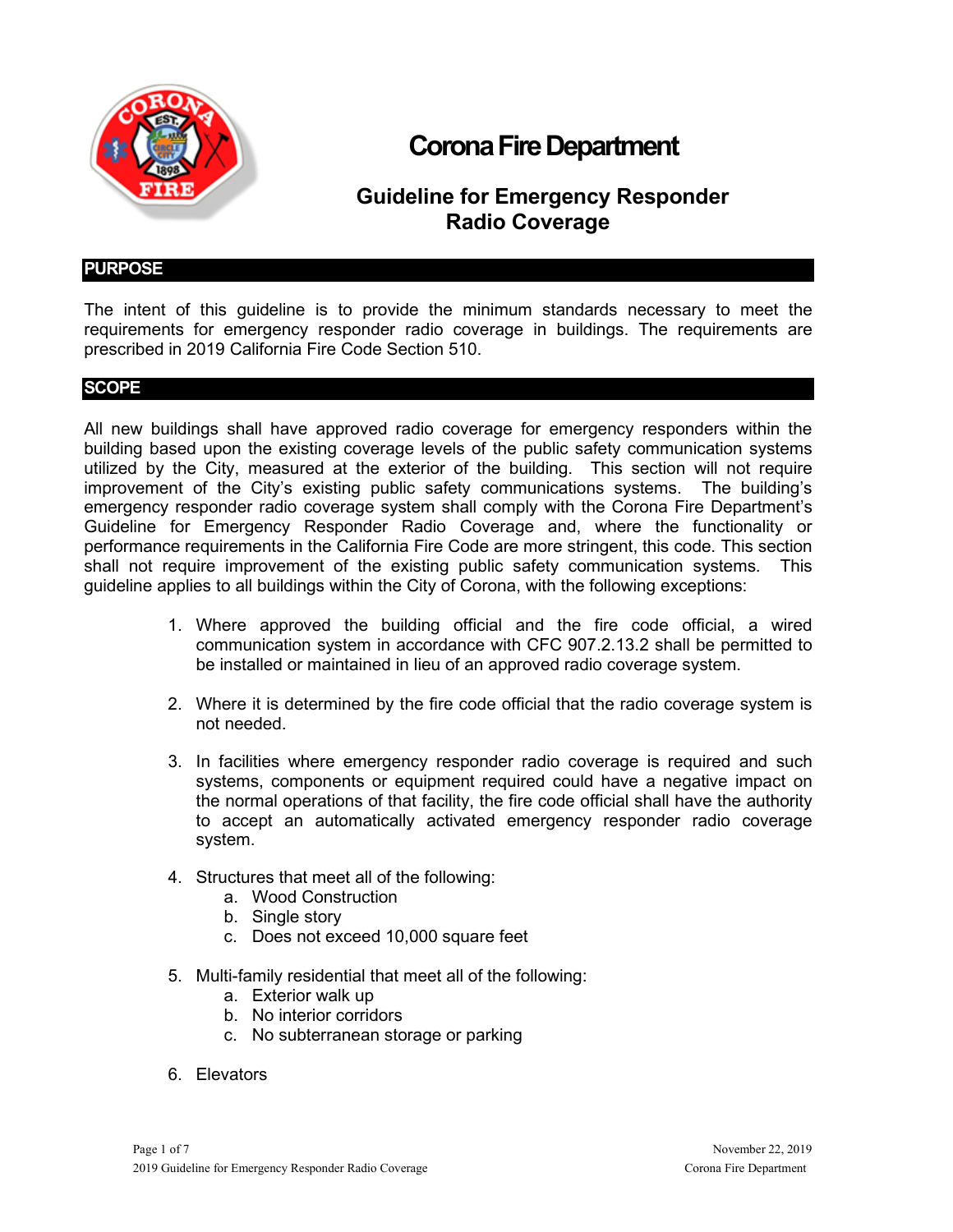### 7. Single family residence

*For new construction,* projects are generally approved through the Development Plan Review process (DPR). Prior to Planning Commission approval, the developer shall meet with the Fire Department to ensure that the required radio study is prepared to assess existing and proposed signal strength and clarity. The radio study shall provide specific recommendations to the developer to achieve compliance. The radio study shall be submitted along with the applicant's formal application to the Community Development Department prior to Planning Commission Approval.

*For existing buildings*, emergency responder radio coverage shall be provided for existing buildings as required by CFC Chapter 11, Section 1103.2.

## **REQUIREMENTS**

- 1. **Permit required.** A construction permit for the installation of or modification to emergency responder radio coverage systems and related equipment is required as specified in Section 105.7.6. Maintenance performed in accordance with this code is not considered a modification and does not require a permit.
- 2. **Emergency responder communication enhancement system signal strength.** The building shall be considered to have acceptable emergency responder communications enhancement system coverage when signal strength measurements in 95 percent of all areas on each floor of the building meet the signal strength requirements in Section 510.4.1.1 through 510.4.1.3.
	- **a. 510.4.1 Radio Signal Strength**. The building shall be considered to have an acceptable emergency responder radio coverage when signal strength measurements in 95 percent of all areas on each floor of the building meet the signal strength requirements in Sections 91043131 and 510.4.1.2.
		- **i. 510.4.1.1 Minimum signal strength into the building**. The minimum outbound signal strength shall be sufficient to provide usable voice communications throughout the coverage area as specified by the fire code official. The inbound signal level shall be sufficient to provide not less than Delivered Audio Quality (DAQ) of 3.0 or an equivalent Signal-to-Interference-Plus-Noise Ratio (SINR) applicable to the technology for either analog or digital signals.
		- **ii. 510.4.1.2 Minimum signal strength out of the building**. The minimum inbound signal strength shall be sufficient to provide usable voice communications throughout the coverage area as specified by the fire code official. The outbound signal level shall be sufficient to provide not less than Delivered Audio Quality (DAQ) of 3.0 or an equivalent Signal-to-Interference-Plus-Noise Ratio (SINR) applicable to the technology for either analog or digital signals.
		- **iii. 510.4.1.3 System performance.** Signal strength shall be sufficient to meet the requirements of the applications being utilized by public safety for emergency operations through the coverage area as specified by the fire code official in Section 510.4.2.2. A minimum signal strength of -95 dBm shall be receivable within the building. A minimum signal strength of -95 dBm shall be received by the agency's radio system when transmitted from within the building.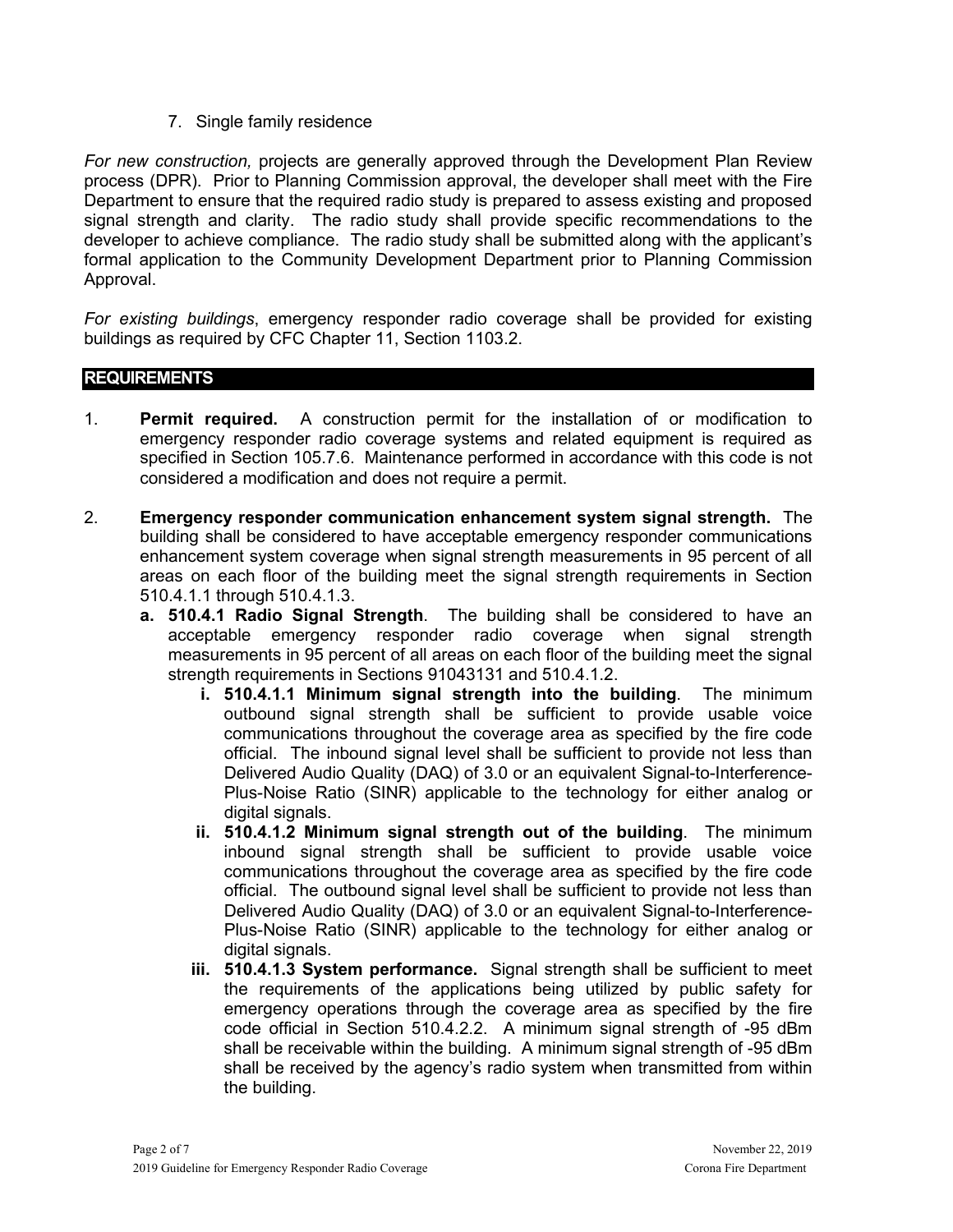- **b. 510.4.2 System design.** The emergency responder radio coverage system shall be designed in accordance with Sections 510.4.2.1 through 510.4.2.8 and NFPA 1221.
	- **i. 510.4.2.1 Amplification systems allowed.** Buildings and structures that cannot support the required level of radio coverage shall be equipped with systems and components to enhance the public safety radio signals and achieve the required level of radio coverage specified in Sections 510.4.1 through 510.4.1.3. Public safety communications enhancement systems utilizing radio-frequency-emitting devices and cabling shall be approved by the fire code official. Prior to installation, all RF-emitting devices shall have the certification of the radio licensing authority and be suitable for public safety use.
	- **ii. 510.4.2.2 Technical criteria.** The fire code official shall maintain a document providing the specific technical information and requirements for the emergency responder radio coverage system. This document shall contain, but not be limited to, the various frequencies required, the location of radio sites, effective radiated power of the radio sites, the maximum propagation delay in microseconds, the applications being used and other supporting technical information necessary for system design.
	- **iii. 510.4.2.3 Standby Power.** Emergency responder radio coverage systems shall be provided with dedicated standby batteries or provided with 2-hour standby batteries and connected to the facility generator power system in accordance with Section 1203. The standby power supply shall be capable of operating the emergency responder radio coverage system at 100-percent system capacity for a duration of not less than 12 hours.
	- **iv. 510.4.2.4 Signal booster requirements.** If used, signal boosters shall meet the following requirements:
		- All signal booster components shall be contained in a National Electrical Manufacture's Association (NEMA) 4-type waterproof cabinet
		- Battery systems used for the emergency power source shall be contained in a NEMA 3R-or higher rated cabinet
		- Equipment shall have FCC or other radio licensing authority certification and be suitable for public safety use prior to installation
		- Where a donor antenna exists, isolation shall be maintained between the donor antenna and all inside antennas to not less than 20 dB greater the system gain under all operating conditions.
		- Bi-Directional Amplifiers (BDAs) used in emergency responder radio coverage systems shall have oscillation prevention circuitry
		- The installation of amplification system or systems that operate on or provide the means to cause interference on an emergency responder radio coverage networks shall be coordinated and approved by the fire code official
	- **v. 510.4.2.5 System monitoring.** The emergency responder radio enhancement system shall be monitored by a listed fire alarm control unit, or where approved by the fire code official, shall sound an audible signal at a constantly attended on-site location. Automatic supervisory signals shall include the following:
		- 1. Loss of normal AC power supply
		- 2. System battery charger(s) failure
		- 3. Malfunction of the donor antenna(s)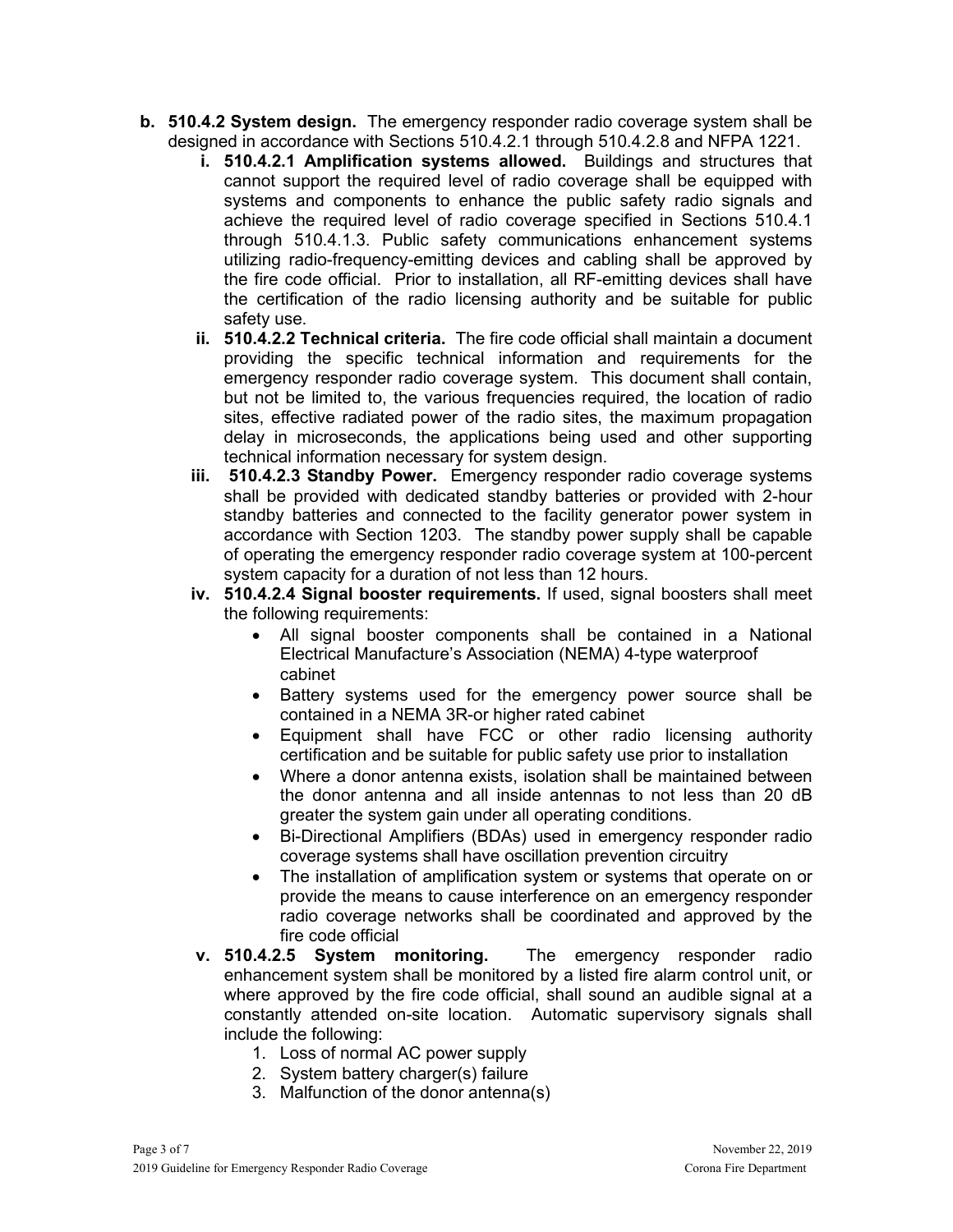- 4. Failure of active RF-emitting device(s)
- 5. Lowe-battery capacity at 70-\*percent reduction of operating capacity
- 6. Failure of critical system components
- 7. The communication link between the fire alarm system and the emergency responder radio enhancement system
- **vi. 510.4.2.6 Additional frequencies and change of frequencies**. The emergency responder radio coverage system shall be capable of modification or expansion in the event frequency changes are required by the FCC or other radio licensing authority, or additional frequencies are made available by the FCC or other radio licensing authority.
- **vii. 510.4.2.7 Design documents.** The fire code official shall have the authority to require "as-built" design documents and specifications for emergency responder communications coverage system. The documents shall be in a format acceptable to the fire code official
- **viii. 510.4.2.8 Radio communication antenna density.** Systems shall be engineered to minimize the near-far effect. Radio enhancement system designs shall include sufficient antenna density to address reduced gain conditions expect the following:
	- 1. Class A narrow band signal booster devices with independent AGC/ALC circuits per channel
	- 2. Systems where all portable devices within the same band use active power control features
- 3. **510.5 Installation requirements.** The installation of the public safety radio coverage system shall be in accordance with Sections 510.5.1 through 510.5.4 and NFPA1221
	- **a. 510.5.1 Approval prior to installation**. Amplification systems capable of operating on frequencies licensed to any public safety agency by the FCC shall not be installed without prior coordination and approval of the fire code official.
	- **b. 510.5.2 Minimum qualifications of personnel.** The minimum qualifications of the system designer and lead installation personnel shall include both of the following:
		- **i.** A valid FCC-issued general radio operator's license.
		- **ii.** Certification of in-building system training issued by an approved organization or approved school, or a certificate issued by the manufacture of the equipment being installed-These qualifications shall not be required where demonstration of adequate shills and experience satisfactory to the fire code official is provided
	- **c. 510.5.3 Acceptance test procedure**. Where an emergency responder radio coverage system is required, and upon completion of installation, the building owner shall have the radio system tested to verify that two-way coverage on each floor of the building is not less than 95 percent. The test procedure shall be conducted as follows:
		- **i.** Each floor of the building shall be divided into a grid of 20 approximately equal test areas.
		- **ii.** The test shall be conducted using a calibrated portable radio of the latest brand and model used by the agency talking through the agency' radio communications system or equipment approved by the fire code official.
		- **iii.** Failure of more than one test areas shall not result in failure of the test.
		- **iv.** In the event that two of the test areas fail the test, in order to be more statistically accurate the floor shall be permitted to be divided into 40 equal test areas. Failure of not more than two nonadjacent test areas shall not result in failure of the test. If the system fails the 40-area test, the system shall be altered to meet the 95-percent coverage requirement.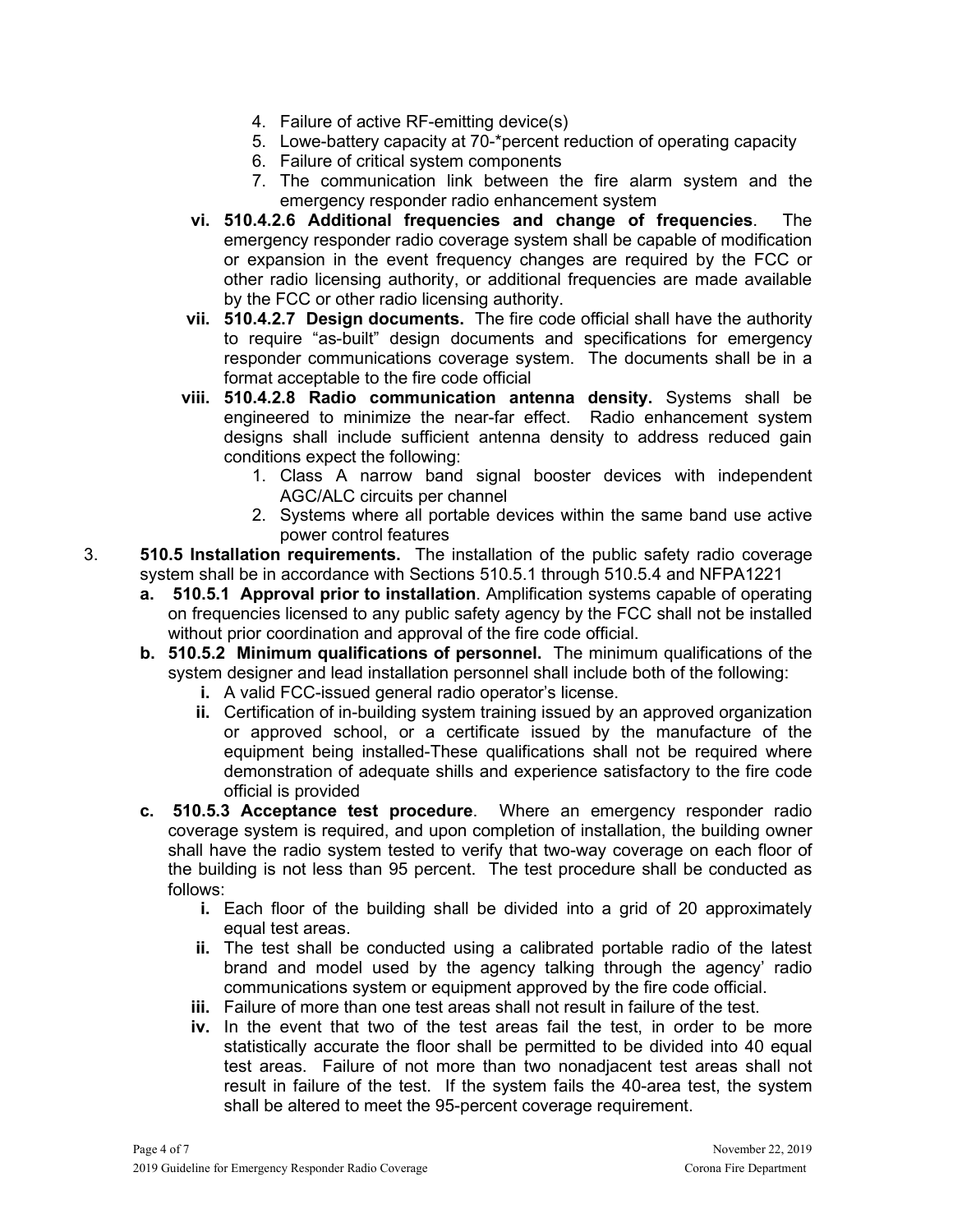- **v.** A test location approximately in the center of each test area shall be selected for the test with the radio enabled to verify two-way communication to and from the outside of the building through the public agency's radio communications systems. Once the test location has been selected, that location shall represent the entire test area. Failure in the selected test location shall be considered failure of that test area. Additional test locations shall not be permitted.
- **vi.** The gain values of all amplifiers shall be measured and the test measurement results shall be kept on file with the building owner so that the measurements can be verified during annual tests. In the event that the measurement results become lost, the building owner shall be required to rerun the acceptance test to establish the gain values.
- **vii.** As part of the installation a spectrum analyzer or other suitable test equipment shall be utilized to ensure spurious oscillations are not being generated by the subject signal booster. This test shall be conducted at the time of installation and subsequent annual inspections.
- **viii.** Systems incorporating Class B signal-booster devices or Class B broadband fiber remote devices shall be tested using two portable radios simultaneously conducting subjective voice quality checks. One portable radio shall be positioned not greater than 10 feet from the indoor antenna. The second portable radio shall be positioned at a distance that represents that farthest distance from any indoor antenna. With both portable radios simultaneously keyed up on different frequencies within the same band, subjective audio testing shall be conducted and comply with DAQ levels as specified in Sections 510.4.1.1 and 510.4.1.2
- **d. 510.5.4 FCC Compliance.** The emergency responder radio coverage system installation and components shall also comply with all applicable federal regulations including, but not limited to, FCC, 47 CFR Part 90.219
- 4. **510.6 Maintenance**. The emergency responder radio coverage system shall be maintained operational at all times in accordance with Sections 510.6.1 through 510.6.4.
	- **a. 510.6.1 Testing and proof of compliance**. The owner of the building or owner's authorized agent shall have the emergency responder radio coverage system shall be inspected and tested annually or where structural changes occur including additions or remodels that could materially change the original field performance tests. Testing shall consist of the following:
		- **i.** In-building coverage test as described in Section 510.5.3.
		- **ii.** Signal boosters shall be tested to verify that the gain is the same as it was upon initial installation and acceptance or set to optimize the performance of the system.
		- **iii.** Backup batteries and power supplies shall be tested under a load of a period of 1 hour to verify that they will properly operate during an actual power outage. If within the 1-hour test period the battery exhibits symptoms of failure, the test shall be extended for additional 1-hour periods until the integrity of the battery can be determined.
		- **iv.** Other active components shall be checked to verify operation within the manufacturer's specifications,
		- **v.** At the conclusion of the testing, a report, which shall verify compliance with Section 510.5.3, shall be submitted to the fire code official.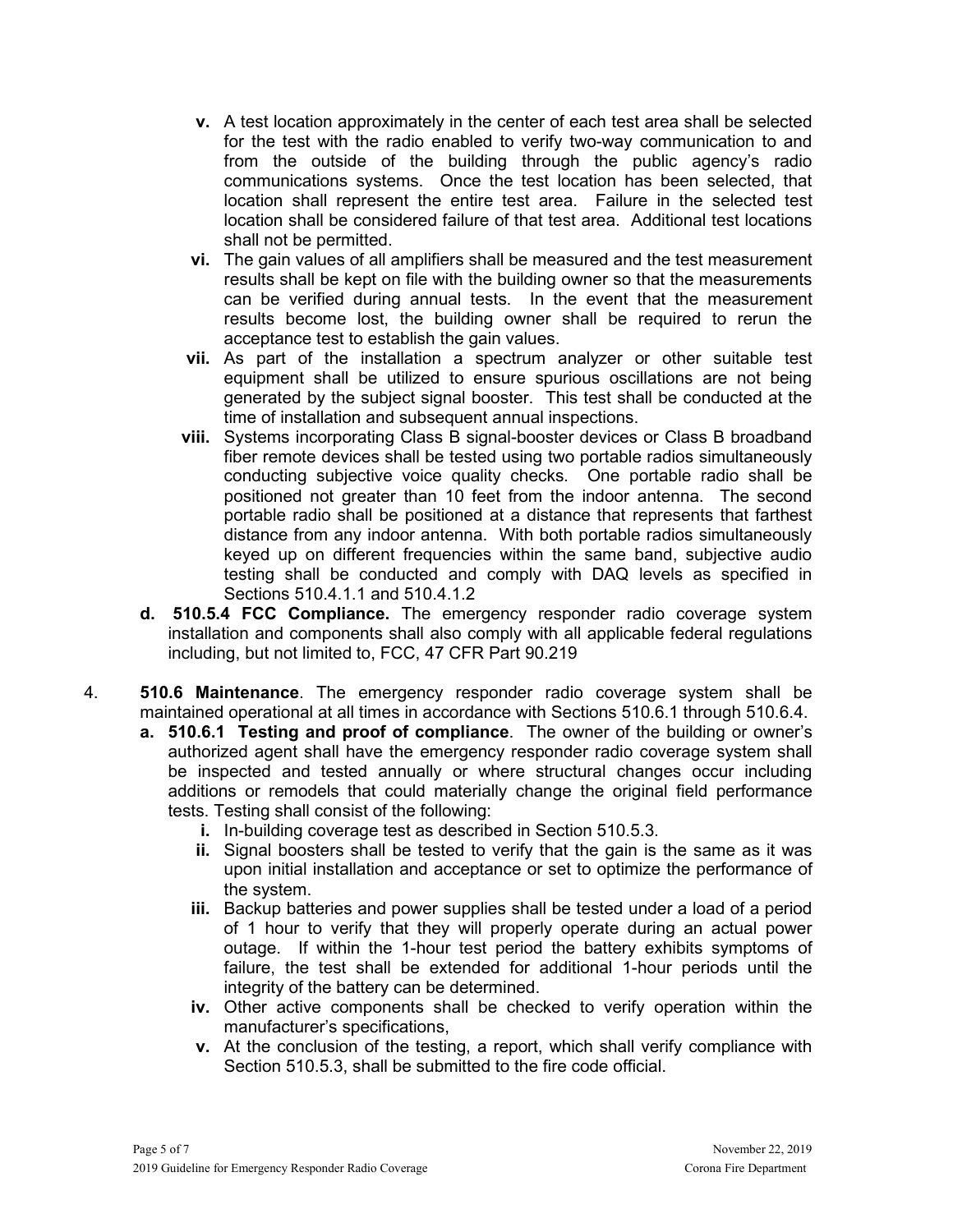- **b. 510.6.2 Additional frequencies.** The building owner shall modify or expand the emergency responder radio coverage system at his or her expense in the event frequency changes are required by the FCC or additional frequencies are made available by the FCC. Prior approval of a public safety radio coverage system on previous frequencies does not exempt this section.
- **c. 510.6.3 Nonpublic safety system.** Where other nonpublic safety amplification systems installed in buildings reduce the performance or cause interference with the emergency responder communications coverage system, the nonpublic safety amplification system shall be corrected or removed.
- **d. 510.6.4 Field Testing**. Agency personnel shall have the right to enter onto the property at any reasonable time to conduct field testing to verify the required level of radio coverage.
- 5. **Radio Frequency Coverage.** The specific radio frequency bandwidths that need to be capable of being amplified are:

154.0000 mHz to 154.8000 mHz 155.3000 mHz to 156.2000 mHz 158.7000 mHz to 159.2000 mHz The Developer/Owner will be provided with any changes to the city's system as listed above during the Development Plan Review Process.

This list of frequency ranges will cover the City of Corona public safety radio system. If an external directional antenna is used/needed, it shall be directed at the closest direct line-of-sight radio repeater site.

The Grape repeater site is located at: 33° 53' 38" by 117° 32' 02"; The Eagle Glen repeater site is located at: 33° 48' 33" by 117° 32' 38"; The Green River repeater site is located at: 33° 51' 57.5" by 117° 37' 44.5". The Developer/Owner will be provided with any changes to the city's system as listed above during the Development Plan Review Process.

- 6. **Building Certificate of Occupancy**. A Final Emergency Communications study shall be submitted to the Fire Department, prior to issuance of the certificate of occupancy. A functional test shall be performed and accepted by the Fire Department in accordance with requirements contained in the Corona Municipal Code.
- 7. **Annual Tests.** When an in-building radio system is required, the building owner shall test all active components of the system, including but not limited to amplifiers, power supplies and backup batteries, a minimum of once every 12 months. The test procedure shall be approved by the fire code official and shall be consistent with minimum City of Corona communication system standards.
- 8. **Five-Year Tests.** In addition to the annual test, the building owner shall perform a radio coverage test a minimum of once every 5 years to ensure that radio system continues to meet the requirements of the original acceptance test. The test shall include, but not be limited to, frequency range, minimum signal strength, amplification and delivered audio quality. Where deficiencies are noted, an action plan with timelines shall be presented to the fire code official for approval."